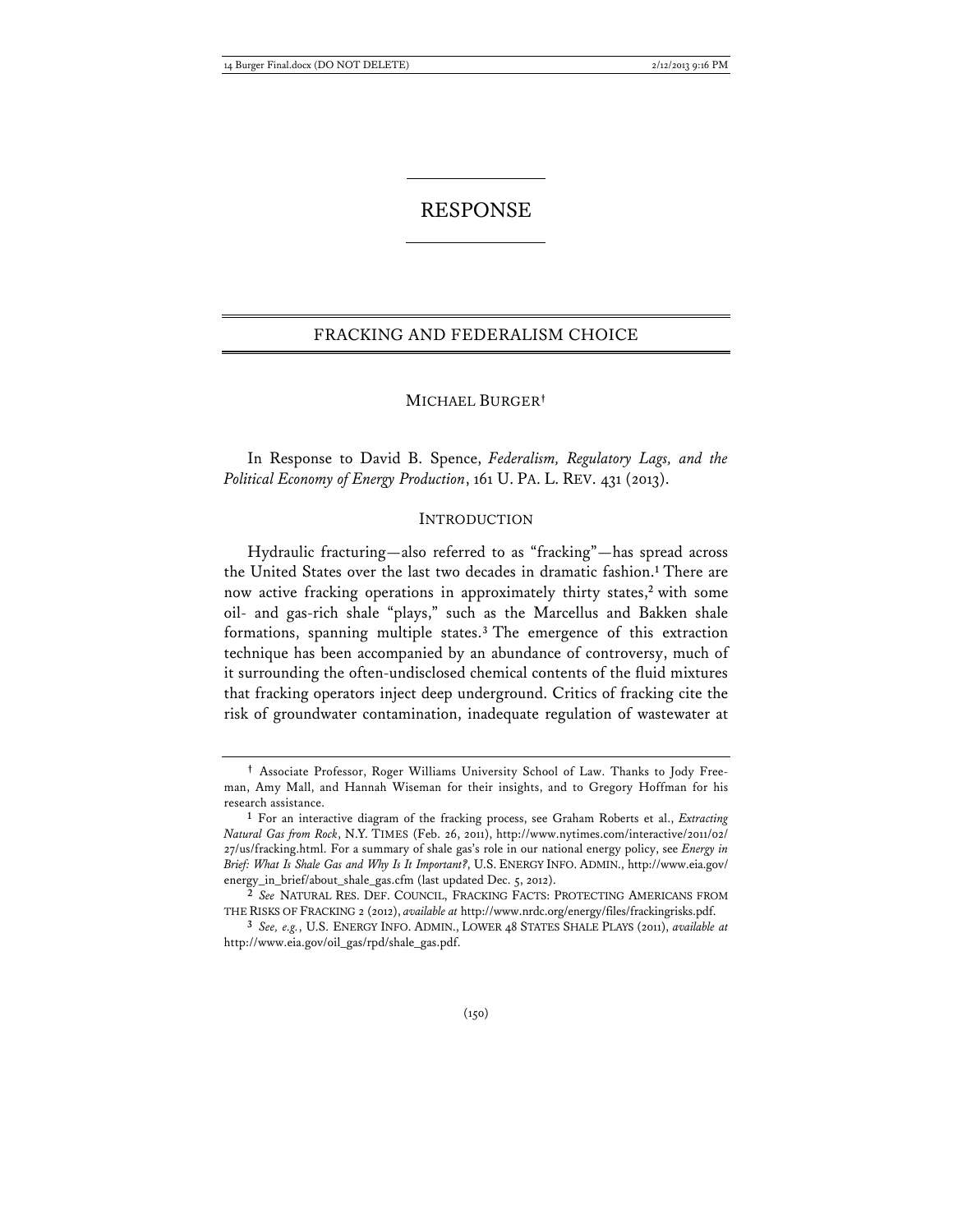the surface, and the impacts of the industry on local communities as driving their opposition.**<sup>4</sup>** That fracking is exempt in important ways from several federal environmental laws only exacerbates these critics' concerns.**<sup>5</sup>** Given its national implementation, its environmental impact both locally and across state lines, and its uncertain risks, fracking raises a critical question: Who should regulate the practice—the federal government or the states?**<sup>6</sup>**

To date, fracking discourse has focused on whether environmental protections under existing laws ought to be strengthened and whether the exemptions to the Safe Drinking Water Act (SDWA),<sup>7</sup> the Resource Conservation and Recovery Act (RCRA),**<sup>8</sup>** and the Emergency Planning & Community Right-to-Know Act (EPCRA)**<sup>9</sup>** ought to be revoked.**<sup>10</sup>** Professor

The protest movement has even inspired a feature film, *Promised Land*, co-written by and starring John Krasinski and Matt Damon. *See* Donna Freydkin, *A 'Land' of Plenty for Writer/Actor Matt Damon*, USA TODAY (Jan. 6, 2013), http://www.usatoday.com/story/life/people/2013/01/04/ matt-damon-promised-land/1807047/.

**5** *Fracking, Federal Laws: Loopholes & Exemptions*, ENVTL. DEF. CENTER, http://www.edcnet.org/ learn/current\_cases/fracking/federal\_law\_loopholes.html (last visited Jan. 22, 2013).

**6** Elsewhere I refer to this as a question of "federalism choice." *See* Michael Burger, *Consistency Conflicts and Federalism Choice: Marine Spatial Planning Beyond the States' Territorial Seas*, 41 ENVTL. L. REP. 10602, 10611 (2011).

- **8** *Id.* §§ 6901–6992k.
- **9** *Id.* §§ 11001–11050.

**10** *See* Hannah Wiseman, *Untested Waters: The Rise of Hydraulic Fracturing in Oil and Gas Production and the Need to Revisit Regulation*, 20 FORDHAM ENVTL. L. REV. 115, 145-46 (2009) [hereinafter Wiseman, *Untested Waters*]. Professor Wiseman has led academic discourse in this area by compiling and analyzing state and federal regulations and identifying critical regulatory gaps. *See id.* at 142-82 (describing a host of regulatory failures at the state and federal levels); Hannah Wiseman, *Regulatory Adaptation in Fractured Appalachia*, 21 VILL. ENVTL. L.J. 229, 241-75 (2010) (discussing failures in regulation in the Appalachian region); *see also* Hannah Wiseman, *Trade Secrets, Disclosure, and Dissent in a Fracturing Energy Revolution*, 111 COLUM. L. REV. SIDEBAR 1, 7 n.42, 8-12 (2011), http://www.columbialawreview.org/assets/sidebar/volume/111/ 1\_Wiseman.pdf. (discussing a move by the EPA to require disclosure of chemicals used in fracking operations); Hannah Wiseman, *Risk and Response in Fracturing Policy*, 84 U. COLO. L. REV. (forthcoming 2013) (manuscript at 75-80), *available at* http://papers.ssrn.com/sol3/papers.cfm? abstract\_id=2017104 (offering policy recommendations in light of recent developments in fracking practices and regulatory response). Environmental advocacy groups, such as the Natural Resources Defense Council, have examined regulatory failures at the state level and advocated increased federal involvement. *See, e.g.*, MATTHEW MCFEELEY, NATURAL RES. DEF. COUNCIL, STATE HYDRAULIC FRACTURING DISCLOSURE RULES AND ENFORCEMENT: A COMPARISON (2012), *available at* http://www.nrdc.org/energy/files/Fracking-Disclosure-IB.pdf. Industry groups, such as the Natural Gas Alliance, the American Petroleum Institute, and the Independent Petroleum Association of America, have opposed new federal regulatory measures. *See, e.g.*, AM.

**<sup>4</sup>** *See, e.g.*, Danny Hakim, *Shift by Cuomo on Gas Drilling Prompts Both Anger and Praise*, N.Y. TIMES (Sept. 30, 2012), http://www.nytimes.com/2012/10/01/nyregion/with-new-delays-a-growingsense-that-gov-andrew-cuomo-will-not-approve-gas-drilling.html (discussing Governor Cuomo's agreement to delay hydraulic fracturing in response to environmentalists' entreaties to conduct more studies on the impacts of this drilling on public health).

**<sup>7</sup>** 42 U.S.C. §§ 300f to 300j-26 (2006).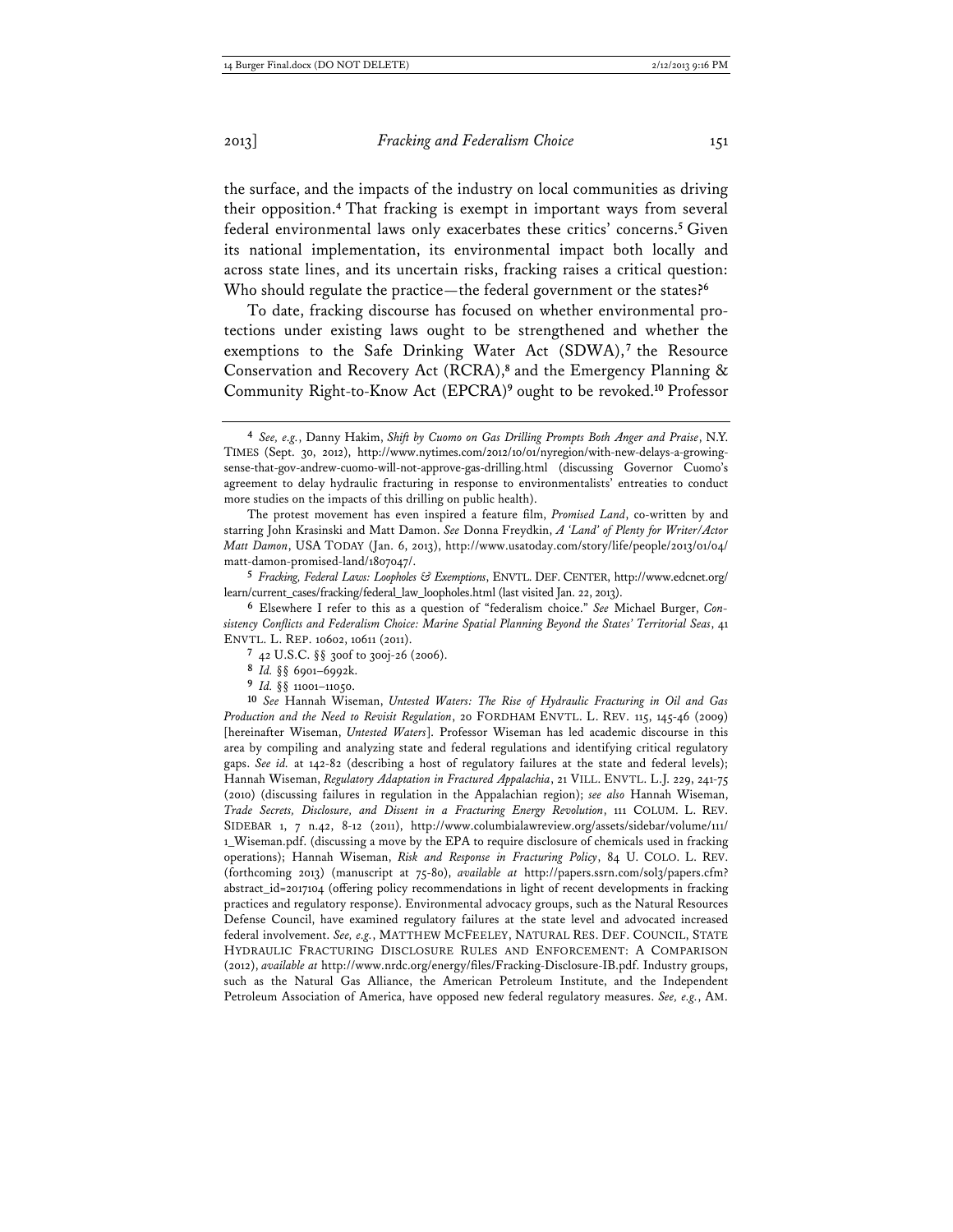David Spence tackles these problems in a different way, beginning by asking "which level of government can better implement" good policy.**<sup>11</sup>** Using this "policy-neutral"**<sup>12</sup>** approach, Professor Spence comes to the conclusion that there is no need for a comprehensive or uniform federal fracking regime.**<sup>13</sup>** Thus, in Professor Spence's view, Congress should not create a new federal–state permitting system based on the principles of cooperative federalism, nor should the EPA organize and implement its existing authority to set up a one-stop shop for fracking permits.**<sup>14</sup>** At the same time, Professor Spence concludes that there may be a role for federal regulation of specific aspects of fracking operations that are known to cause interstate environmental harm, and that further risk assessments and scientific studies may reveal a need for a stronger federal role in other areas, as well.**<sup>15</sup>**

Professor Spence's project is intriguing and is among the first to take a serious look at fracking regulation through the lens of the federalism-choice question.**<sup>16</sup>** His Article also contributes to the sparse scholarly literature on fracking by offering a preliminary comparative analysis of the dynamics between state agency identity, regulatory strategy, and stringency.**<sup>17</sup>**

PETROLEUM INST., "THE PRESIDENT'S BACKWARD ENERGY POLICY WON'T HELP LOWER GASOLINE PRICES": ENERGY MYTHS & FACTS 2 (2012), *available at* http://www. api.org/~/media/Files/Policy/Exploration/Energy-Myths-and-Facts.pdf (arguing that a "potential avalanche of new rules will discourage further natural gas development"). This back-and-forth has also been influenced by major media events, including the release of the documentary film *Gasland*, and major investigatory series by the *New York Times* and *Pro Publica*. *See* Ian Urbina, *Drilling Down Series*, N.Y. TIMES, http://www.nytimes.com/interactive/us/DRILLING\_ DOWN\_SERIES.html (last updated May. 15, 2012); *Fracking: Gas Drilling's Environmental Threat*, PROPUBLICA, http://www.propublica.org/series/fracking (last updated July 9, 2012). *See also* NatGasNow, *The Truth About Gasland*, YOUTUBE (Jan. 31, 2011), http://www.youtube.com/watch? feature=player\_embedded&v=Y1W8MnveFq8 (arguing, in a film produced by America's Natural Gas Alliance, that *Gasland* "is a deeply flawed documentary" and "gets several important facts wrong"). The dynamics of political, environmental, and industry agendas is theorized and examined in Charles Davis & Katherine Hoffer, *Federalizing Energy? Agenda Change and the Politics of Fracking*, 45 POL'Y SCI. 221 (2012). The authors describe how "policy actors" have alternately appealed to state or national audiences when strategies at one or the other level fail. *Id.* at 227.

**11** David B. Spence, *Federalism, Regulatory Lags, and the Political Economy of Energy Production*, 161 U. PA. L. REV. 431, 460 (2013).

**12** *Id.* 

**13** *Id.* at 507-08. Given that the politics of federalism has already formed to some extent, "neutral" analysis is probably not possible. *See* Davis & Hoffer, *supra* note 10, at 224 (noting how "actions taken by one group will shape the actions of the other" in federalism controversies).

**14** *See* Spence, *supra* note 11, at 503-04.

**15** *Id.* at 506-08.

**16** *See also* Jody Freeman, *The Wise Way to Regulate Gas Drilling*, N.Y. TIMES, July 6, 2012, at A23 (arguing for uniform federal regulation of fracking).

**17** *See* Spence, *supra* note 11, at 453-54 (arguing that Texas's and Pennsylvania's choices to regulate fracking through existing regulatory regimes for oil and gas production led to increased drilling activity in those states versus in New York); Wiseman, *Untested Waters*, *supra* note 10, at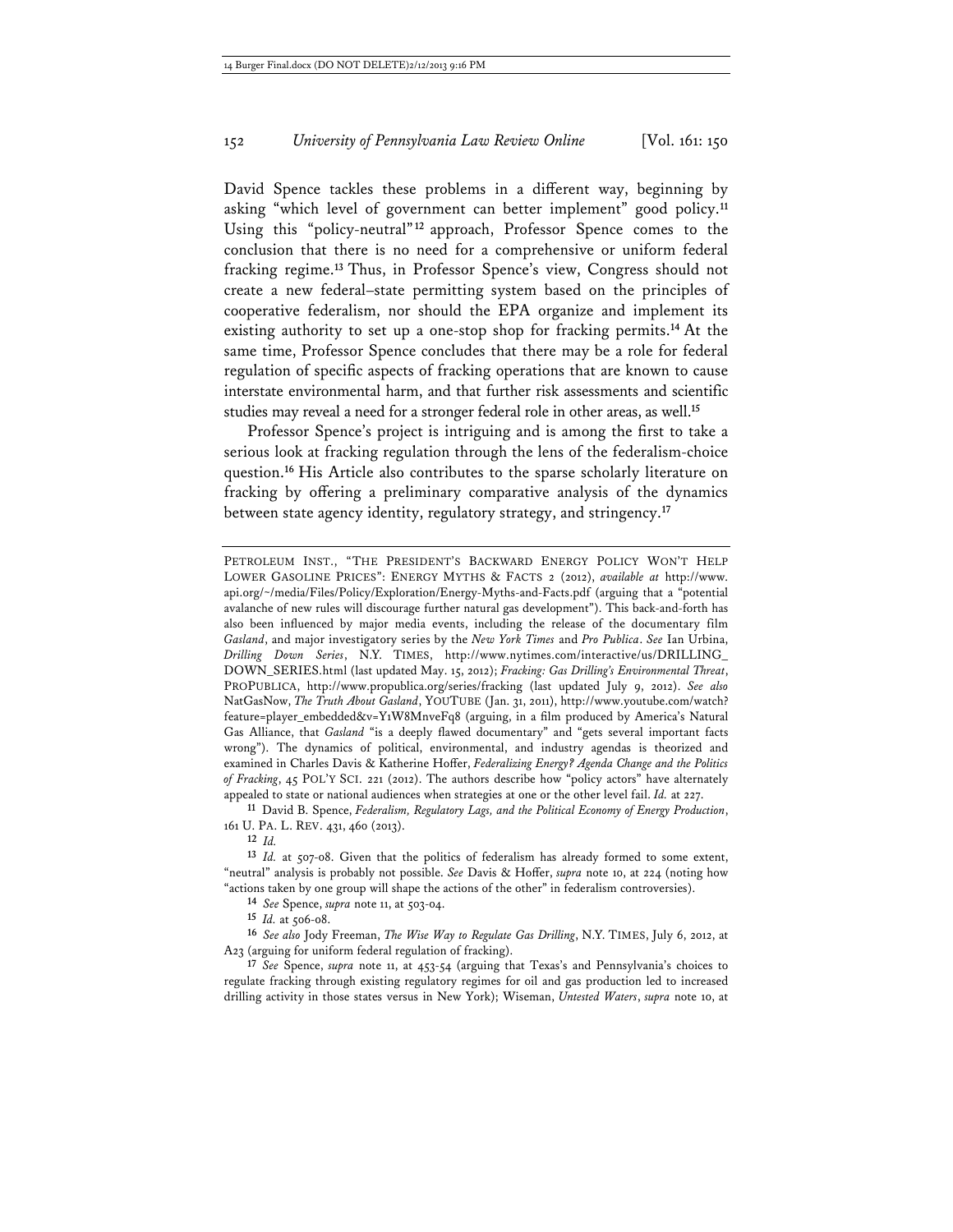In this Response, I offer a set of constructive challenges to Professor Spence's Article. In Part I, I argue that fracking's federalism-choice question has already been answered, and that but for the outdated and underjustified exemptions mentioned above, fracking is already under the jurisdiction of federal regulators. In Part II, I conduct an alternative federalismchoice analysis that adds to Professor Spence's analysis in three ways. First, I balance his analysis by examining rationales commonly used to justify decentralization, rather than federalization, of environmental law. Second, I argue that given the fast-paced growth in drilling activity across the country, fracking's environmental impacts should be analyzed with regard to their cumulative effects. When so viewed, it is clear that fracking gives rise to interstate, and even national, problems that must be addressed accordingly. Third, I argue that widespread impacts on rural America weigh in favor of federal regulation.**<sup>18</sup>**

#### I. FRACKING AND FEDERAL LAW

Professor Spence's Article is the first scholarly attempt to reckon the "matching principle"**<sup>19</sup>** with fracking, and he offers a detailed and rigorous examination of the scope of fracking's impact, not only on groundwater contamination and wastewater disposal, but also on water supply, community character, and fugitive methane emissions.**<sup>20</sup>** Yet Professor Spence also misses a critical point: Congress has already acted to federalize drinking water regulation and to oversee the management of hazardous waste,**<sup>21</sup>** even though most individual contamination events occur entirely within a single state or locality. Similarly, Congress has regulated toxic chemicals,**<sup>22</sup>** even where there is no immediate interstate effect. Yet, fracking has been

<sup>157-70 (</sup>examining regulatory mechanisms in Texas, Pennsylvania, New York, and a few other states). *But see, e.g.*, Davis & Hoffer, *supra* note 10, at 223 (noting that although most states encourage development of fracking for economic development purposes, a smaller number of states have "exhibited greater sensitivity to environmental concerns").

**<sup>18</sup>** Professor Spence acknowledges that there may well be "broader rationales" for federalization that focus on "moral rights." Spence, *supra* note 11, at 436 n.19.

**<sup>19</sup>** The matching principle reasons that the scope of a given problem should match the responsible institution's jurisdiction, thereby ensuring the greatest match between a problem and an institution's response. *See* Jonathan H. Adler, *Jurisdictional Mismatch in Environmental Federalism*, 14 N.Y.U. ENVTL. L.J. 130, 133, 158-60 (2005) ("As a general structural matter, it is more efficient and effective to address environmental problems through institutions of equivalent scope as the problem in question.").

**<sup>20</sup>** *See* Spence, *supra* 11, at 479-93.

**<sup>21</sup>** *See* Safe Drinking Water Act, 42 U.S.C. §§ 300h to 300i-2 (2006); Resource Conservation and Recovery Act, 42 U.S.C. §§ 6921–6939f.

**<sup>22</sup>** *See* Toxic Substances Control Act, 15 U.S.C. §§ 2601–2692.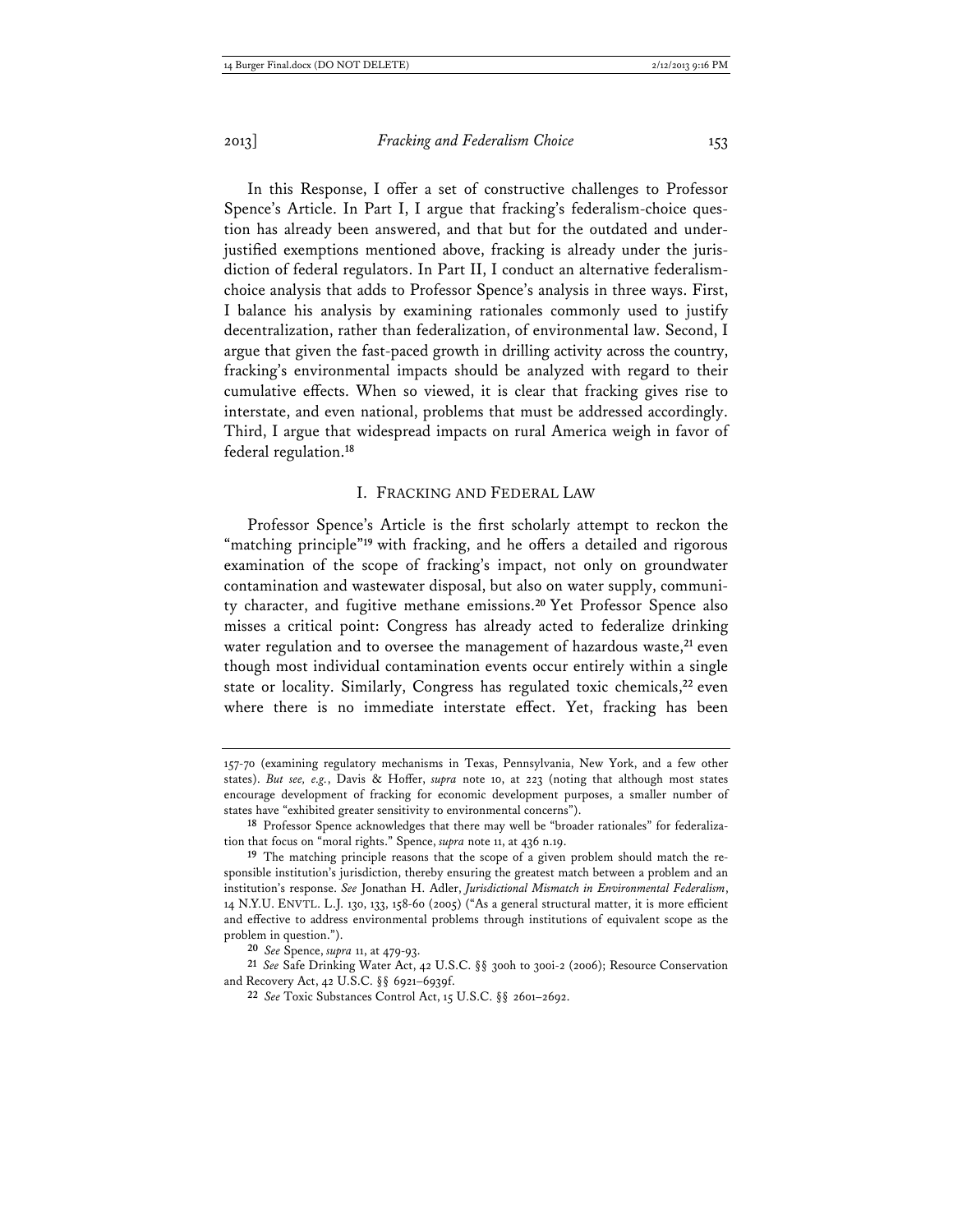specifically exempted from these comprehensive regimes even though the practice appears to fit squarely within the competencies of the respective programs.**<sup>23</sup>** These carve-outs are based on analyses and political calculations that are either outdated, unjustified, or both. Any thorough analysis of the federalism issues at play must begin by acknowledging the fact that but for these under-theorized exemptions, many of the matching questions Professor Spence poses would already have been definitively answered.

# A. *Why Fracking Is Not Already Federally Regulated*

The SDWA mandates the regulation of underground injection activities in order to protect groundwater resources,**<sup>24</sup>** and the EPA regulates these activities through its Underground Injection Control (UIC) program.**<sup>25</sup>** Under the UIC permitting process, states, or in cases in which the EPA has not approved the state program, the EPA, regulate the permitting, siting, construction, operation, monitoring, and closure of injection wells.**<sup>26</sup>** As a general matter, oil and gas injection wells—including so-called "enhanced recovery" wells like fracking wells—are regulated under the UIC program's Class II requirements. **<sup>27</sup>** However, in the 2005 Energy Policy Act (EPAct),**<sup>28</sup>** Congress amended the definition of "underground injection" under the SDWA specifically to exclude "the underground injection of fluids or propping agents (other than diesel fuels)" associated with fracking.**<sup>29</sup>** That is, since the passage of EPAct, fracking operations can legally inject anything but diesel into the ground without obtaining a UIC permit.**<sup>30</sup>**

According to Professor Spence, Congress created the fracking exemption after an EPA study showed "that the injection of fracking fluids into coalbed methane wells pose[d] little or no threat to drinking water

**<sup>23</sup>** *See supra* notes 5 & 7-10 and accompanying text.

**<sup>24</sup>** *See* 42 U.S.C. § 300h(b)(1)(B) (stating that applicants for underground injection permits must "satisfy the State that the underground injection will not endanger drinking water sources").

**<sup>25</sup>** *See* 40 C.F.R § 144.11 (2011) (prohibiting underground injections except those performed in authorized wells or conducted under a UIC permit).

**<sup>26</sup>** *See id.* § 144.1; EPA, GUIDANCE FOR STATE SUBMISSIONS UNDER SECTION 1425 OF THE SAFE WATER DRINKING ACT 13-17 (n.d.), *available at* http://www.epa.gov/ogwdw/uic/ pdfs/guidance/guide\_uic\_guidance-19\_primacy\_app.pdf.

**<sup>27</sup>** *See* 40 C.F.R. § 144.6(b).

**<sup>28</sup>** Pub. L. No. 109-58, 119 Stat. 594 (2005) (codified as amended in scattered sections of 42 U.S.C.).

**<sup>29</sup>** 42 U.S.C. § 300h(d)(1)(B)(ii).

**<sup>30</sup>** *See* EPA, PERMITTING GUIDANCE FOR OIL AND GAS HYDRAULIC FRACTURING ACTIVITIES USING DIESEL FUELS—DRAFT: UNDERGROUND INJECTION CONTROL PROGRAM GUIDANCE #84, at 6 (2012), *available at* http://water.epa.gov/type/groundwater/uic/ class2/hydraulicfracturing/upload/hfdieselfuelsguidance508.pdf.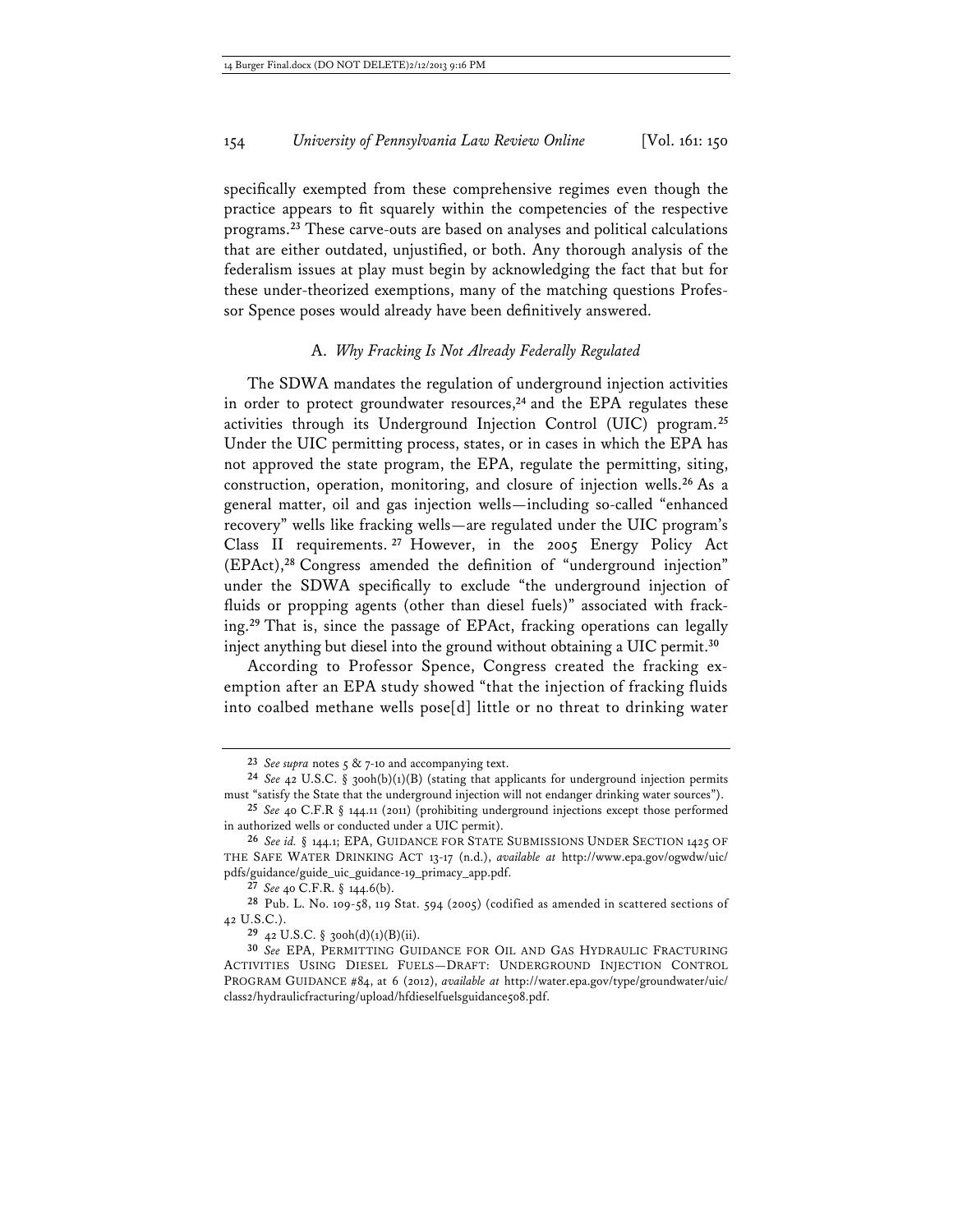sources."**<sup>31</sup>** The real story, however, is far more complicated, far more political, and far more troubling.

In the early 1990s, the EPA considered fracking "to be a well stimulation technique associated with production and therefore not subject to [regulation under the] UIC [program]." **<sup>32</sup>** In 1994, the Legal Environmental Assistance Foundation (LEAF) sued to compel the EPA to begin regulating fracking under the UIC program.**<sup>33</sup>** The Court of Appeals for the Eleventh Circuit found that fracking "obviously falls" within the class of activities Congress intended to regulate under the UIC program.**<sup>34</sup>**

The EPA began the study on coalbed methane wells, to which Professor Spence refers, in 1999.**<sup>35</sup>** When President George W. Bush took office in 2001, with the study still ongoing, he assigned Vice President Dick Cheney, former CEO of Halliburton,**36** to lead the National Energy Policy Development Group (the "Energy Task Force").**<sup>37</sup>** The Energy Task Force busied itself preparing a "new national energy policy."**<sup>38</sup>** Records showed that while drafting this new policy, Vice President Cheney "held at least 40 meetings . . . most of them [with representatives] from energy-producing industries," before meeting with a single representative from an environmental interest group.**<sup>39</sup>** The Task Force eventually "recommend[ed] that the President direct the Secretaries of Energy and the Interior to promote enhanced oil and gas recovery from existing wells through new technology."**<sup>40</sup>**

The EPA study, issued in 2004, reported that "the injection of hydraulic fracturing fluids into [coalbed methane] wells pose[d] little or no threat to [underground sources of drinking water] and does not justify additional

**<sup>31</sup>** Spence, *supra* note 11, at 450 (footnote omitted).

**<sup>32</sup>** *See Hydraulic Fracturing Background Information*, EPA, http://water.epa.gov/type/groundwater/ uic/class2/hydraulicfracturing/wells\_hydrowhat.cfm (last updated May 9, 2012).

**<sup>33</sup>** *See* Legal Envtl. Assistance Found., Inc. v. EPA, 118 F.3d 1467, 1471 (11th Cir. 1997).

**<sup>34</sup>** *Id.* at 1474.

**<sup>35</sup>** *See Hydraulic Fracturing Background Information*, *supra* note 32.

**<sup>36</sup>** Though Halliburton did not invent fracking, the company was the first to patent and commercially market the technique. *See* CARL T. MONTGOMERY & MICHAEL B. SMITH, NSI TECHNOLOGIES, HYDRAULIC FRACTURING 27 (2010), *available at* http://www.spe.org/jpt/print/ archives/2010/12/10Hydraulic.pdf.

**<sup>37</sup>** *See generally* NAT'L ENERGY POLICY DEV. GRP., RELIABLE, AFFORDABLE, AND ENVIRON-MENTALLY SOUND ENERGY FOR AMERICA'S FUTURE (2001), *available at* http://www.netl.doe.gov/ publications/press/2001/nep/national\_energy\_policy.pdf.

**<sup>38</sup>** *See* Michael Abramowitz & Steven Mufson, *Papers Detail Industry's Role in Cheney's Energy Report*, WASH. POST (July 18, 2007), http://www.washingtonpost.com/wp-dyn/content/article/2007/ 07/17/AR2007071701987\_pf.html.

**<sup>39</sup>** *See id.*

**<sup>40</sup>** NAT'L ENERGY POLICY DEV. GRP., *supra* note 37, at 5-20.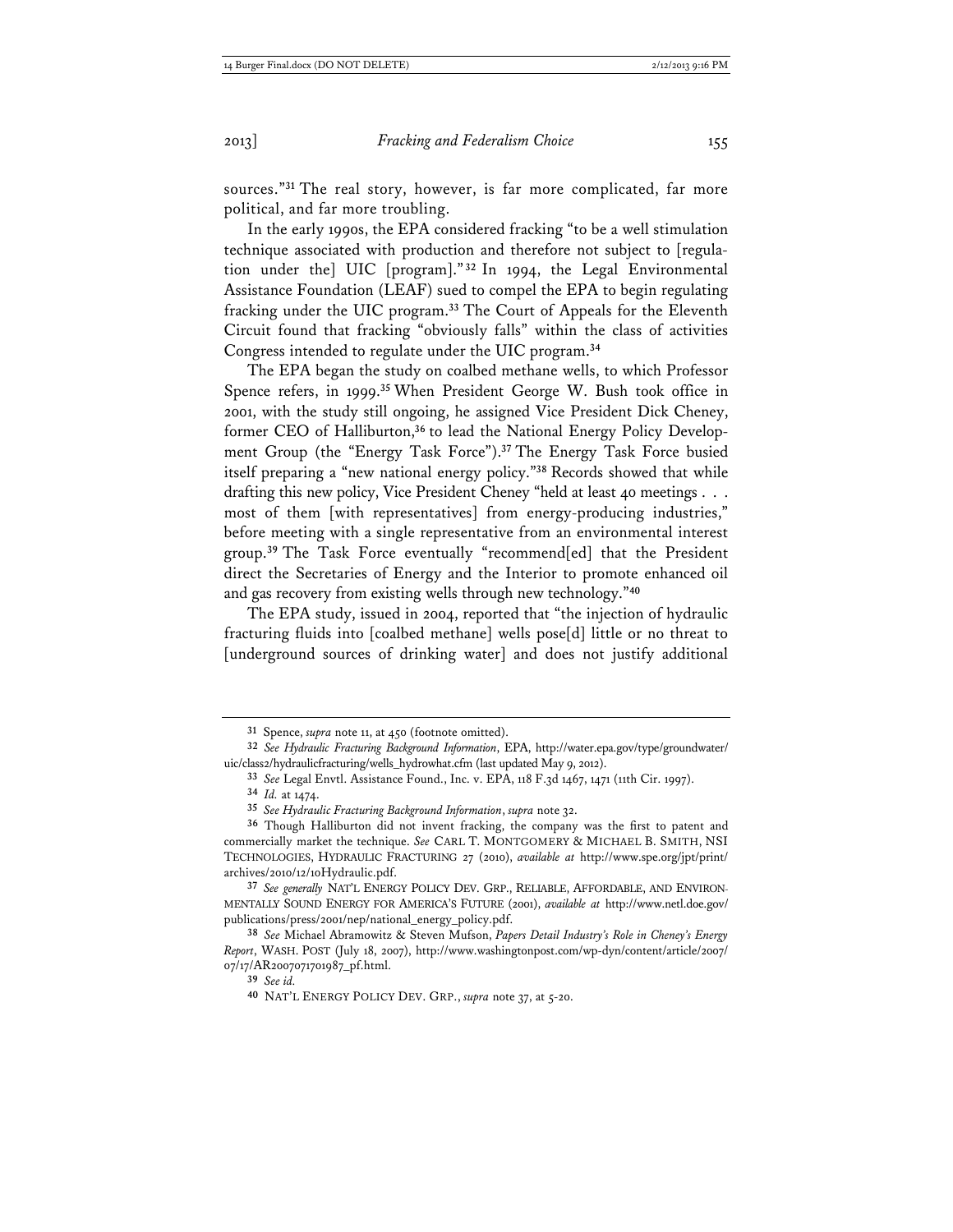study at this time."**<sup>41</sup>** But the report did not recommend a categorical exemption for fracking, and the EPA, in conversations with Bush Administration officials, opposed the exemption's broad language. **<sup>42</sup>** However, according to a high official from the EPA at the time, the Bush Administration communicated "clearly" that it "did not want [the EPA] to take a formal position of opposition to the exemption."**<sup>43</sup>** Moreover, an EPA whistleblower claimed that the EPA's conclusions were "scientifically unsound and contrary to the purposes of the law."**<sup>44</sup>** The whistleblower asserted that the EPA had "conducted limited research" and that, while the study was peer-reviewed, five of the seven reviewers had conflicts of interest.**<sup>45</sup>** In response to the whistleblower's letter, Representative Henry Waxman of California requested that the EPA Inspector General examine "whether political considerations influenced the agency's conclusions,"**<sup>46</sup>** but Congress passed the EPAct—fracking exemption and all—before any investigation took place.**<sup>47</sup>**

In 2011, the Environmental Working Group, a research and advocacy organization, uncovered a 1987 EPA report that concluded that fracking in a natural gas well in West Virginia had contaminated an underground drinking water source.**<sup>48</sup>** The report indicated that the individual examples it provided were meant to be "fairly illustrative of practices and conditions" throughout various zones including Appalachia.**<sup>49</sup>** Yet the EPA's 2004 study

**<sup>41</sup>** OFFICE OF GROUND WATER & DRINKING WATER, EPA, 816-R-04-003, EVALUATION OF IMPACTS TO UNDERGROUND SOURCES OF DRINKING WATER BY HYDRAULIC FRACTURING OF COALBED METHANE RESERVOIRS, EXECUTIVE SUMMARY 1 (2004), *available at* http://water.epa.gov/ type/groundwater/uic/class2/hydraulicfracturing/wells\_coalbedmethanestudy.cfm.

**<sup>42</sup>** Abraham Lustgarten, *Former Bush EPA Official Says Fracking Exemption Went Too Far; Congress Should Revisit*, PROPUBLICA (Mar. 9, 2011), http://www.propublica.org/article/formerbush-epa-official-says-fracking-exemption-went-too-far.

**<sup>43</sup>** *Id.*

**<sup>44</sup>** Letter from Weston Wilson, Employee, EPA, to Wayne Allard, U.S. Senator, et al. 1 (Oct. 8, 2004), *available at* http://latimes.image2.trb.com/lanews/media/acrobat/2004-10/14647025.pdf. **45** *Id.*

**<sup>46</sup>** Letter from Henry A. Waxman, U.S. Congressman,, to Nikki L. Tinsley, Inspector General, EPA 2 (Oct. 14, 2004), *available at* http://oversight-archive.waxman.house.gov/documents/ 20041014163542-63301.pdf.

**<sup>47</sup>** *See* Wiseman, *Untested Waters*, *supra* note 10, at 170-79 (providing a more detailed account of the controversy surrounding the EPA report).

**<sup>48</sup>** EPA, MANAGEMENT OF WASTES FROM THE EXPLORATION, DEVELOPMENT, AND PRODUCTION OF CRUDE OIL, NATURAL GAS, AND GEOTHERMAL ENERGY, at IV-22 (1987), *available at* http://nepis.epa.gov/Exe/ZyPDF.cgi?Dockey=20012D4P.pdf.

**<sup>49</sup>** *Id.* at IV-11; *see also* Ian Urbina, *A Tainted Water Well, and Concern There May Be More*, N.Y. TIMES (Aug. 3, 2011), http://www.nytimes.com/2011/08/04/us/04natgas.html?pagewanted=all (offering detailed background information on the 1987 report).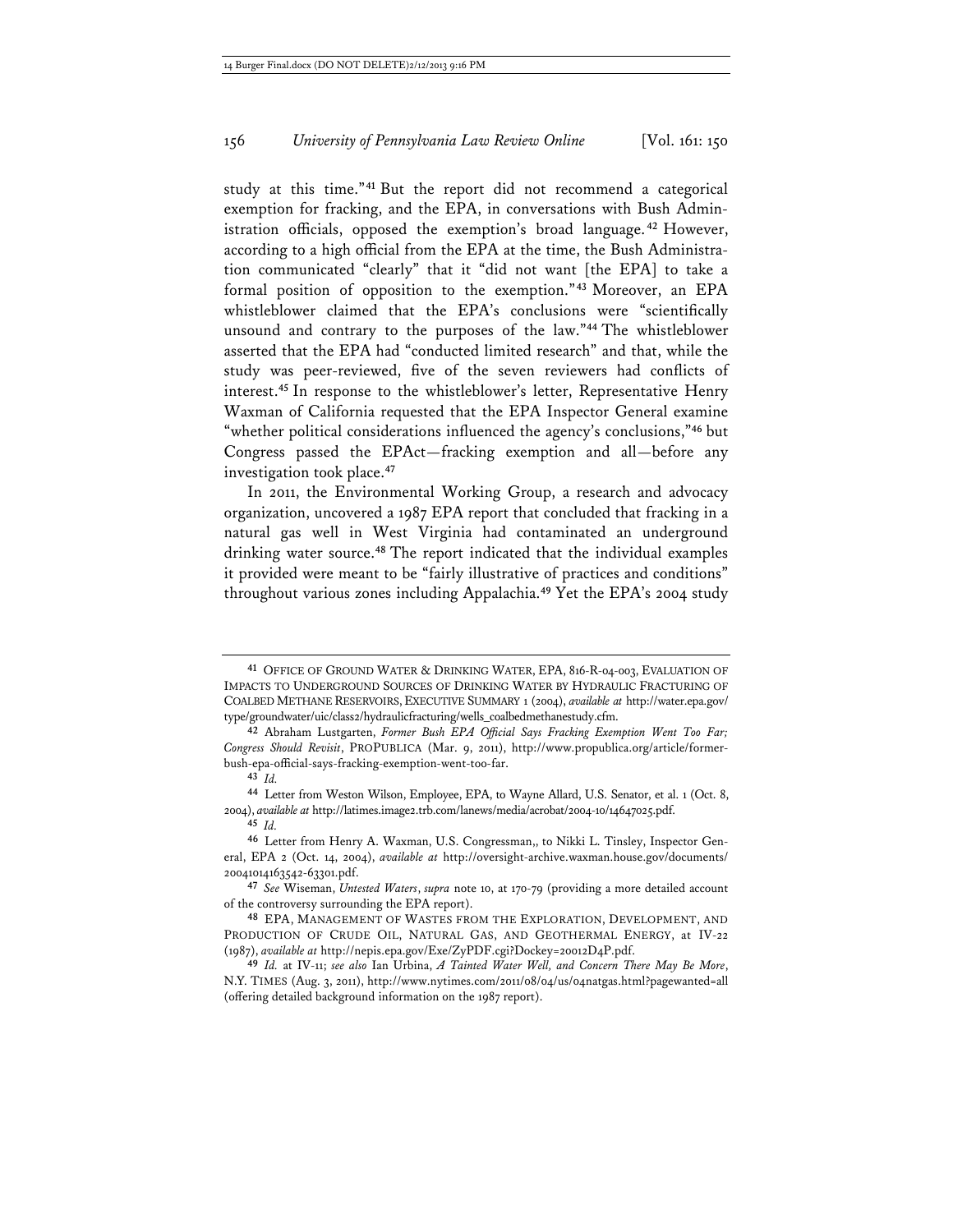does not mention the 1987 report, nor did Congress consider it during hearings concerning the fracking exemption in the EPAct.**<sup>50</sup>**

## B. *Managing Wastewater under the RCRA and Information Disclosure under the EPCRA*

Like the SDWA, both the RCRA and the EPCRA offer clear answers to federalism-choice questions: Congress enacted the RCRA as a "cradle to grave" regulatory framework for managing hazardous wastes, **<sup>51</sup>** and the EPCRA as a comprehensive regime requiring companies to disclose information related to the storage and use of hazardous and toxic chemicals.**<sup>52</sup>** And as with the SDWA, administrative regulation pursuant to both the RCRA and the EPCRA exempt fracking from their purview. In passing amendments to the RCRA in 1980, Congress temporarily exempted oil and gas exploration and production wastes from regulation under the statute.**<sup>53</sup>** The EPA later concluded that federal regulation under the RCRA was unnecessary, and that regulatory goals would be better served by strengthening the UIC permitting process and passing regulations under another subsection.**<sup>54</sup>** And use of fracking fluids, like other oil and gas exploration and production activities, are exempt from the EPCRA's reporting requirements. **<sup>55</sup>** Neither of these exemptions reflects a principled federalism analysis of the type advanced by Professor Spence.

Thus, Congress has already acted to federalize fracking regulation. But, due to a toxic blend of agency capture, flawed research, and shortsighted administrative decisions, the federal government's leadership in fracking regulation has been paralyzed. New administrative findings could change all of this quickly,**<sup>56</sup>** but the challenge for Professor Spence remains. Coming

**<sup>50</sup>** Recent research confirms that fracking can contaminate underground drinking water. *See* OFFICE OF RESEARCH & DEV., EPA, EPA/600/R-00/000, INVESTIGATION OF GROUND WATER CONTAMINATION NEAR PAVILLION, WYOMING 33 (draft 2011), *available at*  http://www.epa.gov/region8/superfund/wy/pavillion/EPA\_ReportOnPavillion\_Dec-8-2011.pdf (reporting groundwater contamination near wells using fracking service).

**<sup>51</sup>** *See* 42 U.S.C. § 6922(a)(4) (2006) (regulating the creation, transport, and disposition of hazardous wastes).

**<sup>52</sup>** *See id.* § 11022(d)(2).

**<sup>53</sup>** *See id.* § 6921(b)(2)(A) (Supp. IV 1981).

**<sup>54</sup>** Regulatory Determination for Oil and Gas and Geothermal Exploration, Development and Production Wastes, 53 Fed. Reg. 25,446-47 (July 6, 1988).

**<sup>55</sup>** *See* 40 C.F.R. § 372.23 (2011). The EPA demands that industries classified by certain Standard Industrial Classification Codes (SICs) must adhere to specified reporting requirements. However, "Major Group 13: Oil and Gas Extraction" is not one of the SICs included. *Id.*

**<sup>56</sup>** The EPA is currently conducting a new study of fracking's potential impacts on drinking water, with a preliminary report to be issued late this year and a final report in 2014. *See generally* OFFICE OF RESEARCH & DEV., EPA, EPA/600/R-11/122, PLAN TO STUDY THE POTENTIAL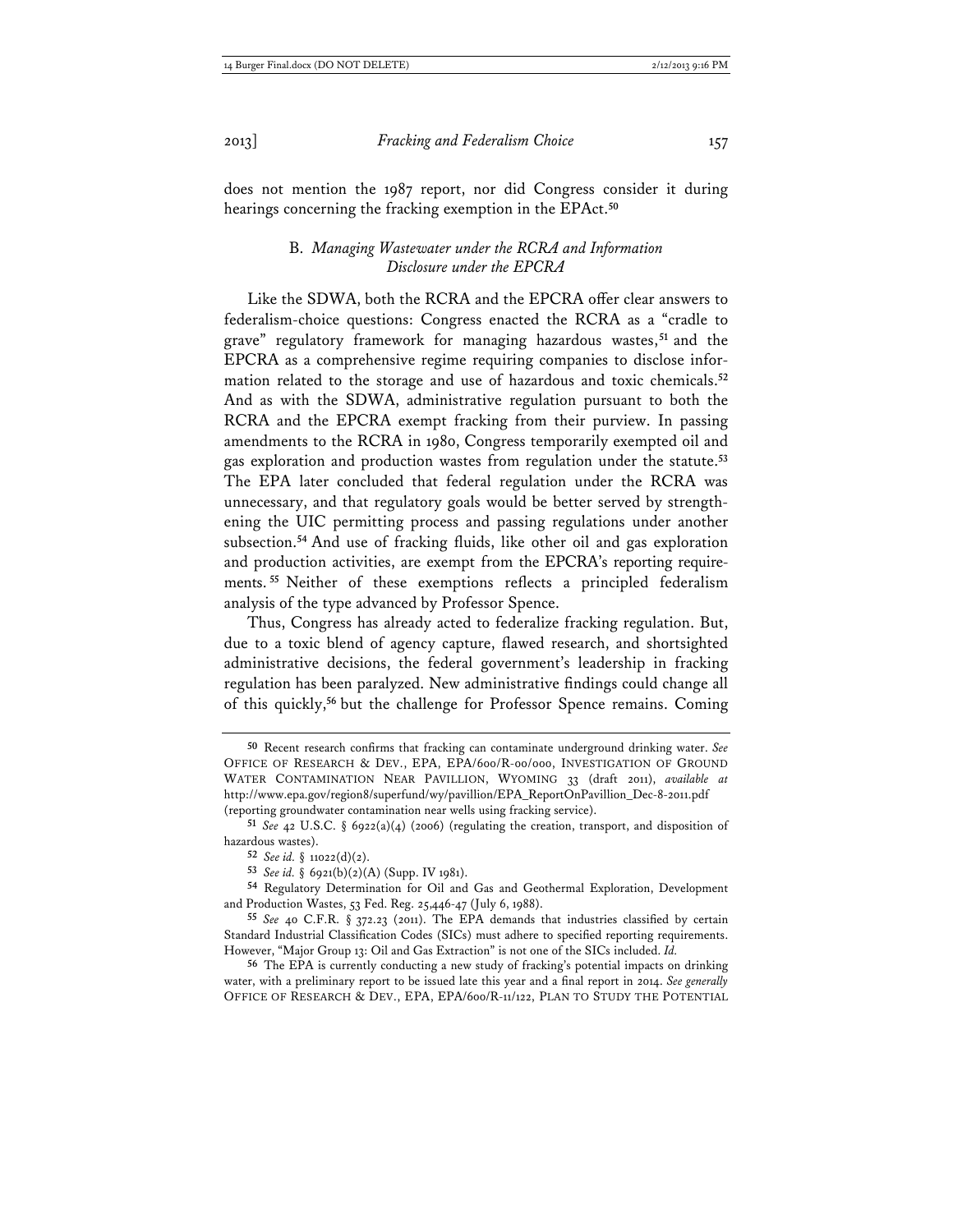on the heels of such a bewildering and compromised process, the status quo is hardly a "neutral" starting point. And Professor Spence must say more about why Congress got it wrong when it chose to regulate underground drinking water and hazardous waste.**<sup>57</sup>**

Of course, even if these exemptions were undone, regulation would still be carried out primarily by the states under the SDWA's and the RCRA's cooperative federalism regimes. Such regimes are designed to capture the benefits of decentralized regulation without sacrificing the core goals of public health and environmental protection that undergird federal environmental law.

# II. FRACKING AND FEDERALISM CHOICE

Several rationales dominate arguments in favor of federalization of environmental law: the need to address the interrelated problems of interstate externalities, the "race to the bottom," and NIMBYism (not in my backyard); the economic efficiencies gained through federal uniformity; the benefits of pooling resources in order to gather technical and scientific expertise; creating durable rules, and providing for enforcement; the potential for greater diversity of interest-group participation; and the mobilization around national moral imperatives.**<sup>58</sup>** A different set of factors dominates arguments in favor of decentralization: increased democratic participation and responsiveness to local preferences; the ability to tailor

**57** *See* Spence, *supra* note 11, at 807-08.

IMPACTS OF HYDRAULIC FRACTURING ON DRINKING WATER RESOURCES (2011), *available at* http://www.epa.gov/hfstudy/HF\_Study\_\_Plan\_110211\_FINAL\_508.pdf. If the EPA finds that fracking does contaminate drinking water, the regulatory field could change dramatically.

In addition, environmental groups have filed a number of petitions seeking more immediate federal action. *See* Petition to Add Oil and Gas Extraction Industry, Standard Industrial Classification Code 13, to the List of Facilities Required to Report Under the Toxic Release Inventory, from Erica Schaeffer, Executive Director, Envtl. Integrity Project, to Lisa P. Jackson, Administrator, EPA (Oct. 24, 2012), *available at* http://www.environmentalintegrity.org/news\_ reports/documents/2012\_10\_24TRIPetitionFINALSIGNED.pdf; Citizen Petition Under Toxic Substances Control Act Regarding the Chemical Substances and Mixtures Used in Oil and Gas Exploration or Production, from Deborah Goldberg & Megan Klein, Earthjustice, to Lisa P. Jackson, Administrator, EPA (Aug. 4, 2011), *available at* http://earthjustice.org/sites/default/files/ fracking\_petition.pdf; Petition for Rulemaking Pursuant to Section 6974(a) of the Resource Conservation and Recovery Act Concerning the Regulation of Wastes Associated with the Exploration, Development, or Production of Crude Oil or Natural Gas or Geothermal Energy, from Natural Res. Def. Council, to Lisa P. Jackson, Administrator, EPA (Sept. 8, 2010), *available at* http://docs.nrdc.org/energy/files/ene\_10091301a.pdf.

**<sup>58</sup>** *See* Michael Burger, *"It's Not Easy Being Green": Local Initiatives, Preemption Problems, and the Market Participant Exception*, 78 U. CIN. L. REV. 835, 854-55 (2010) (comparing arguments for centralization and decentralization in environmental law).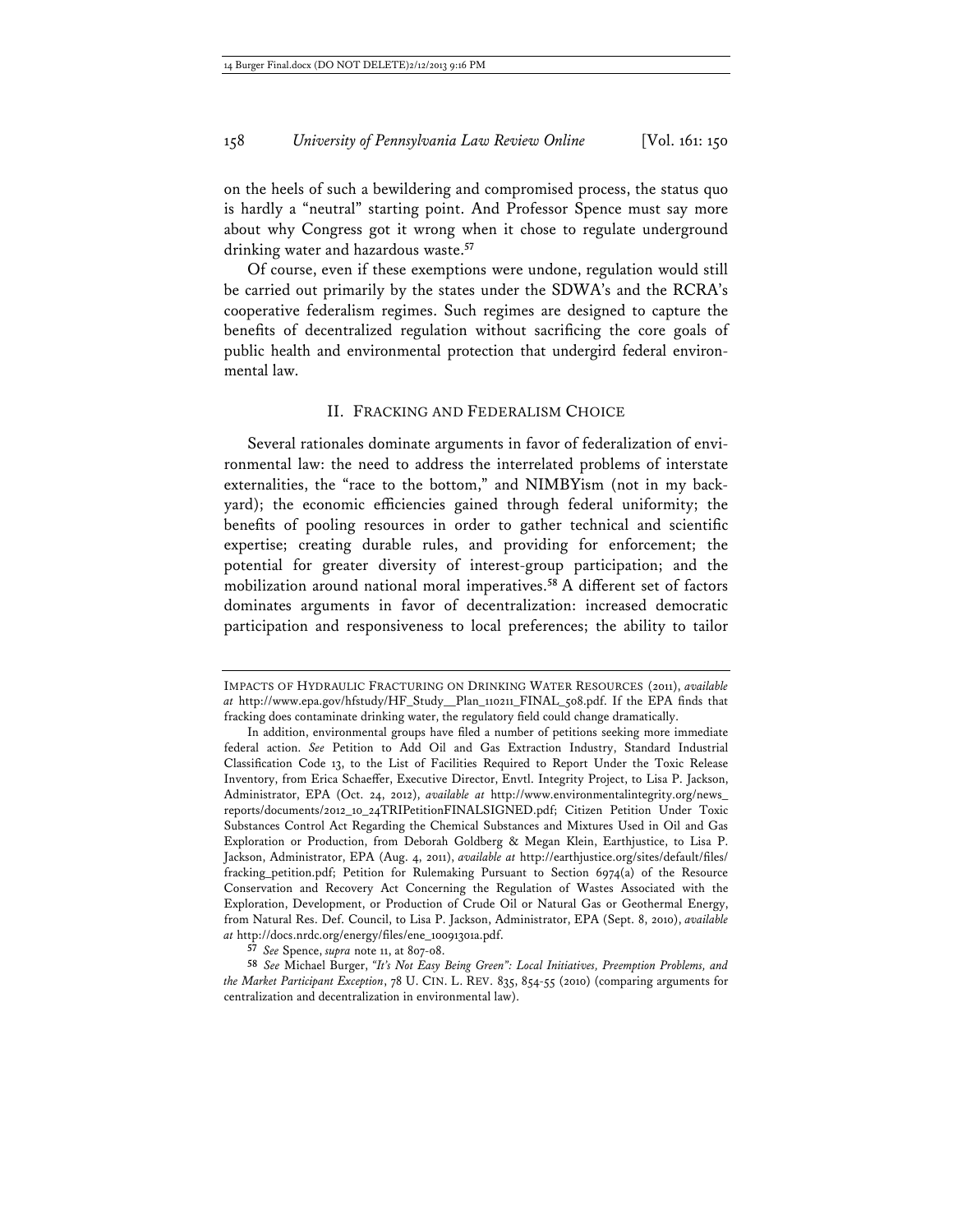decisions to local environmental conditions; regulatory and policy innovation; adaptive management or other experimentalist or "new governance" regimes; and interjurisdictional competition that can lead to economically efficient regulation. **<sup>59</sup>** A balanced federalism might presumptively favor state regulation, but it should still look at both sides of the equation before deciding which level of governance is appropriate.

Professor Spence targets four pro-federalization arguments—managing interstate spillovers, preventing a "race to the bottom," accommodating industry's potential desire or need for uniform national standards, and promoting important national interests**<sup>60</sup>**—and concludes both that there may be a limited cause for federal regulation in areas in which the federal government already employs its regulatory authority, and that new studies may reveal that more federal regulation is justified.**<sup>61</sup>** In response, I will augment Professor Spence's analysis by addressing relevant "prodecentralization" arguments, reframing the question of interstate spillovers in light of fracking's cumulative impact, and identifying the practice's potentially transformative effects, especially on rural America. These effects make fracking a matter of true, national concern.

#### A. *The Benefits of Decentralized Fracking Regulation*

Opponents of federal regulation of fracking frequently advance two prodecentralization arguments: the ability of state and local governments to tailor decisions to local environmental conditions and the idea that states may serve as regulatory and technical testing grounds.**<sup>62</sup>** Neither offers a persuasive case for giving states primary authority to regulate fracking.

First, some have argued, and Professor Spence suggests,**63** that the geological differences among shale plays position state agencies to better understand the relevant local environmental conditions, and so they should set the local standards.**<sup>64</sup>** But this argument ignores the fact that the SDWA employs a cooperative-federalism approach in which the states and the federal government share authority. **<sup>65</sup>** In a delegated UIC permitting

**<sup>59</sup>** *Id.* at 855-56.

**<sup>60</sup>** *See* Spence, *supra* note 11, at 462-65, 478-506.

**<sup>61</sup>** *See id.* at 506-08.

**<sup>62</sup>** *See id.* at 435.

**<sup>63</sup>** *See, e.g.*, *id.* at 492-93 (arguing that states may be best suited to address groundwater contamination caused by fracking because those are risks that directly impact locals).

**<sup>64</sup>** *See, e.g.*, AM. LEGISLATIVE EXCH. COUNCIL, RESOLUTION TO RETAIN STATE AUTHORITY OVER HYDRAULIC FRACTURING (n.d.), *available at* http://www.alecexposed.org/w/ images/9/9e/3E11-Resolution\_to\_Retain\_State\_Authority\_over\_Hydraulic\_Fracturing\_Exposed.pdf.

**<sup>65</sup>** *See supra* note 30 and accompanying text.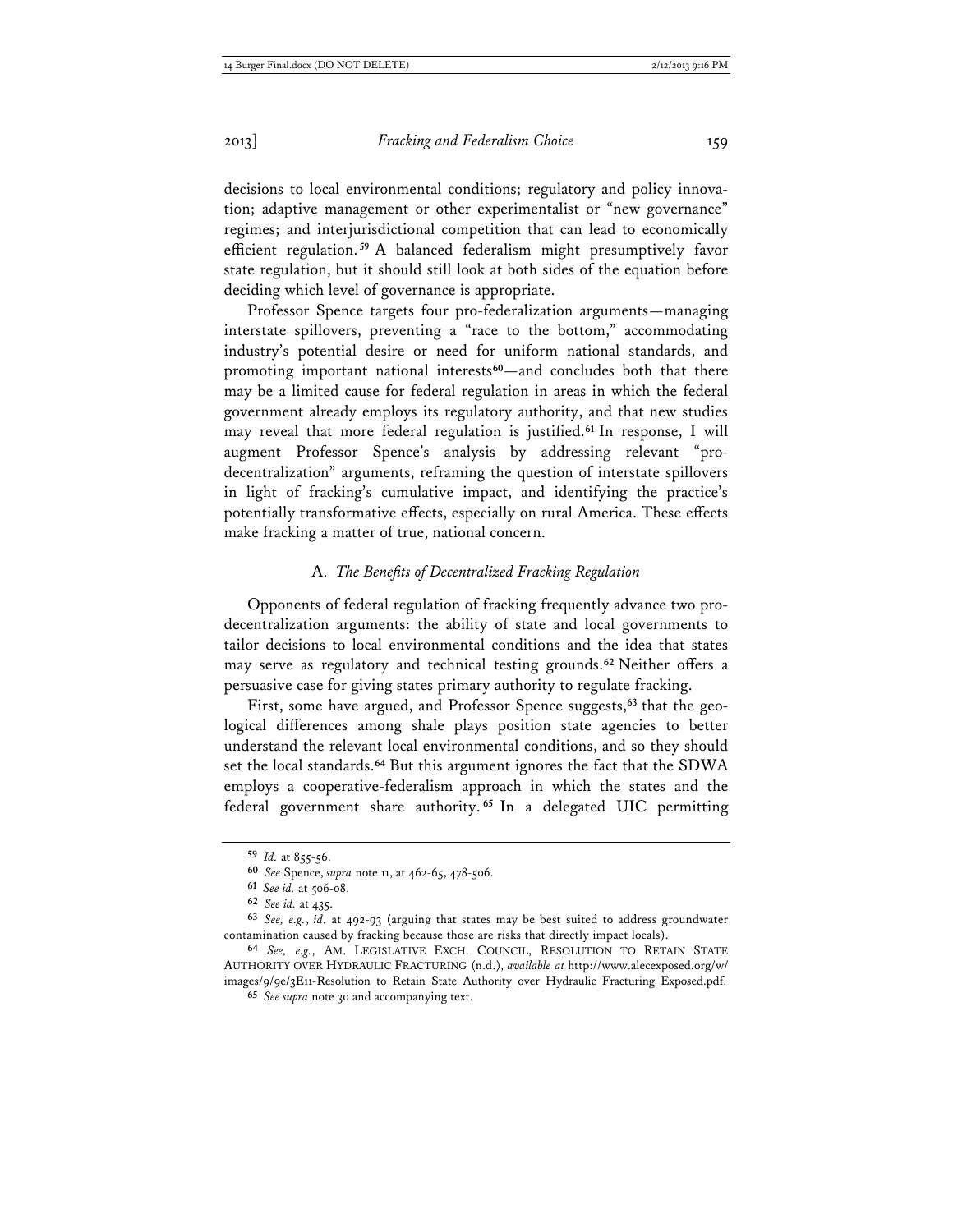program, state officials would be charged with taking account of local geological conditions while meeting minimum standards set by the federal government.**66** Thus, in the federal regime conceptualized in extant regulatory regimes, local geological knowledge would be adequately brought to bear on permitting decisions.

Second, opponents of federal regulation argue that the diversity of state approaches to fracking regulation will lead to technical and regulatory experimentation, and ultimately, maximum efficiency. Thus, they argue, the federal government should seek to preserve this experimentation.**<sup>67</sup>** Certainly, some states are taking measures to improve safety: New Mexico and North Dakota have imposed wastewater management requirements; a number of states have updated well-casing requirements; Colorado revised its oil and gas code to include buffer zones around public water supplies, improved remediation requirements, and additional wildlife protections, among other measures; and New York has proposed stringent environmental protections and imposed a ban while it conducts a comprehensive environmental review of highvolume fracking in the Marcellus Shale.**<sup>68</sup>** But state regulatory regimes remain highly inconsistent, with some states actively seeking to address the problems generated by fracking, but even more not.**<sup>69</sup>**

In addition, an important component of the "state laboratories" argument is that the information being generated in one state is shared and utilized in others. There is little evidence that such collaboration is taking place with fracking regulation.**<sup>70</sup>** On the other hand, a centralized regime under federal law would likely produce a far greater amount of resource pooling, technical and regulatory information sharing, and knowledge generation than what is currently taking place under the decentralized approach.

**<sup>66</sup>** *See* 40 C.F.R. §§ 146.21–24 (2011).

**<sup>67</sup>** *See, e.g.*, Spence, *supra* note 11, at 435 (suggesting that the states' varied "regulatory approaches represent a series of experiments from which all can learn").

**<sup>68</sup>** *See generally* HANNAH WISEMAN & FRANCIS GRADIJAN, CTR. FOR GLOBAL ENER-GY, INT'L ARBITRATION & ENVTL. LAW, REGULATION OF SHALE GAS DEVELOPMENT, INCLUDING HYDRAULIC FRACTURING 141-42 (2012) (addressing regulations in a sample of sixteen states that produce or are likely to produce gas or oil from shales or tight sands).

**<sup>69</sup>** *See, e.g.*, Wiseman, *Untested Waters*, *supra* note 10, at 167 (discussing the various tiers at which states are regulating fracking operations).

**<sup>70</sup>** The websites fracfocus.org and STRONGERinc.org (State Review of Oil & Gas Environmental Regulations) offer convenient forums for states to share information about their successes and failures in regulating fracking operations. However, the only instance I am of aware of in which a state agency has made explicit reference to another state's regulations was to demonstrate how the other state had fallen short. *See Fact Sheet: What We Learned from Pennsylvania*, N.Y. DEP'T OF ENVTL. CONSERVATION (July 2011), http://www.dec.ny.gov/energy/ 75410.html (describing New York Department of Environmental Conservation officials' visit to a Pennsylvania fracking site that was experiencing equipment failure).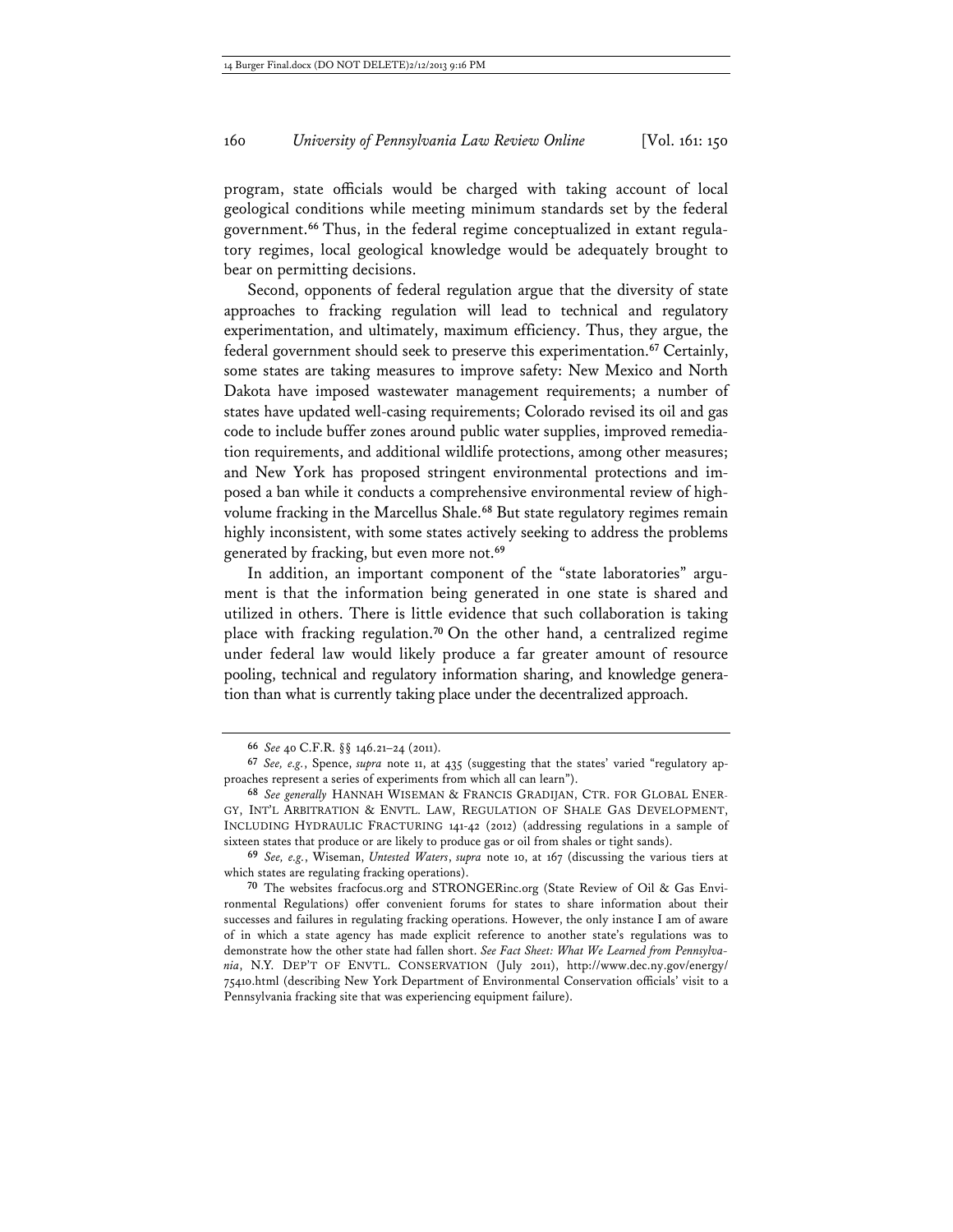#### B. *Interstate Externalities and Cumulative Impacts*

Fracking is rapidly expanding across the United States. Companies in Arkansas, Colorado, Louisiana, Montana, Oklahoma, Texas, Utah, and Wyoming have collectively reported that 18,158 wells were "readied for production or were newly producing" between April, 2011 and the end of 2011.**<sup>71</sup>** According to another report, in 2012, there will be a nineteen-percent increase in the worldwide market for fracking.**<sup>72</sup>** Some states, such as North Dakota and Pennsylvania, have seen particularly dramatic increases in the scale of fracking operations.**<sup>73</sup>**

The equation is simple: The more wells there are, the higher the risk of both direct interstate pollution**<sup>74</sup>** and cumulative impacts that warrant federal response.**<sup>75</sup>** Accordingly, in attempting to manage both short-term and cumulative impacts on communities, land use, wildlife, and ecologies, regulators "should pay greater attention to the combination of impacts from multiple drilling, production and delivery activities . . . and make efforts to plan for shale development impacts on a regional scale."**<sup>76</sup>** Limiting such regional planning efforts to individual states might be easier politically, but given the sheer number of fracking operations, and the fact that many shale plays are located close to and across state borders,**<sup>77</sup>** it makes little sense if the goal is to account for actual direct and cumulative impacts.

**<sup>71</sup>** *See* Benjamin Haas et al., *Fracking Hazards Obscured in Failure to Disclose Wells*, BLOOM-BERG (Aug. 14, 2012), http://www.bloomberg.com/news/2012-08-14/fracking-hazards-obscured-infailure-to-disclose-wells.html.

**<sup>72</sup>** Joe Carroll, *Fracking Market to Grow 19% to \$37 Billion Worldwide in 2012*, BLOOMBERG (Jan. 19, 2012), http://www.bloomberg.com/news/2012-01-19/frack-market-to-grow-19-in-2012-to-37-billion-correct-.html.

**<sup>73</sup>** *See id.* (discussing new production on the Bakken and Marcellus shale formations, which lie beneath North Dakota and Pennsylvania respectively).

**<sup>74</sup>** *See, e.g.*, Press Release, Douglas F. Ganser, Md. Att'y Gen., Attorney General Gansler Notifies Chesapeake Energy of the State's Intent to Sue for Endangering the Health of Citizens and the Environment (May 2, 2011), *available at* http://www.oag.state.md.us/Press/2011/050211.html (describing the State's intent to file a suit and seek injunctive relief and civil penalties against an energy company for releasing thousands of gallons of fracking fluids into a major river).

**<sup>75</sup>** ROYAL SOC'Y &ROYAL ACAD. OF ENG'G, SHALE GAS EXTRACTION IN THE UK:AREVIEW OF HYDRAULIC FRACTURING 55 (2012) *available at* http://royalsociety.org/uploadedFiles/ Royal\_Society\_Content/policy/projects/shale-gas/2012-06-28-Shale-gas.pdf (arguing that British regulators need to pay attention to how "risks [would] scale up if a shale gas industry develops nationwide").

**<sup>76</sup>** *See* SHALE GAS SUBCOMM., SEC'Y OF ENERGY ADVISORY BD., THE SEAB SHALE GAS PRODUCTION SUBCOMMITTEE NINETY-DAY REPORT 3 (Aug. 2011), *available at* http://www.shalegas.energy.gov/resources/081111\_90\_day\_report.pdf.

**<sup>77</sup>** *See* U.S. ENERGY INFO. ADMIN., *supra* note 3.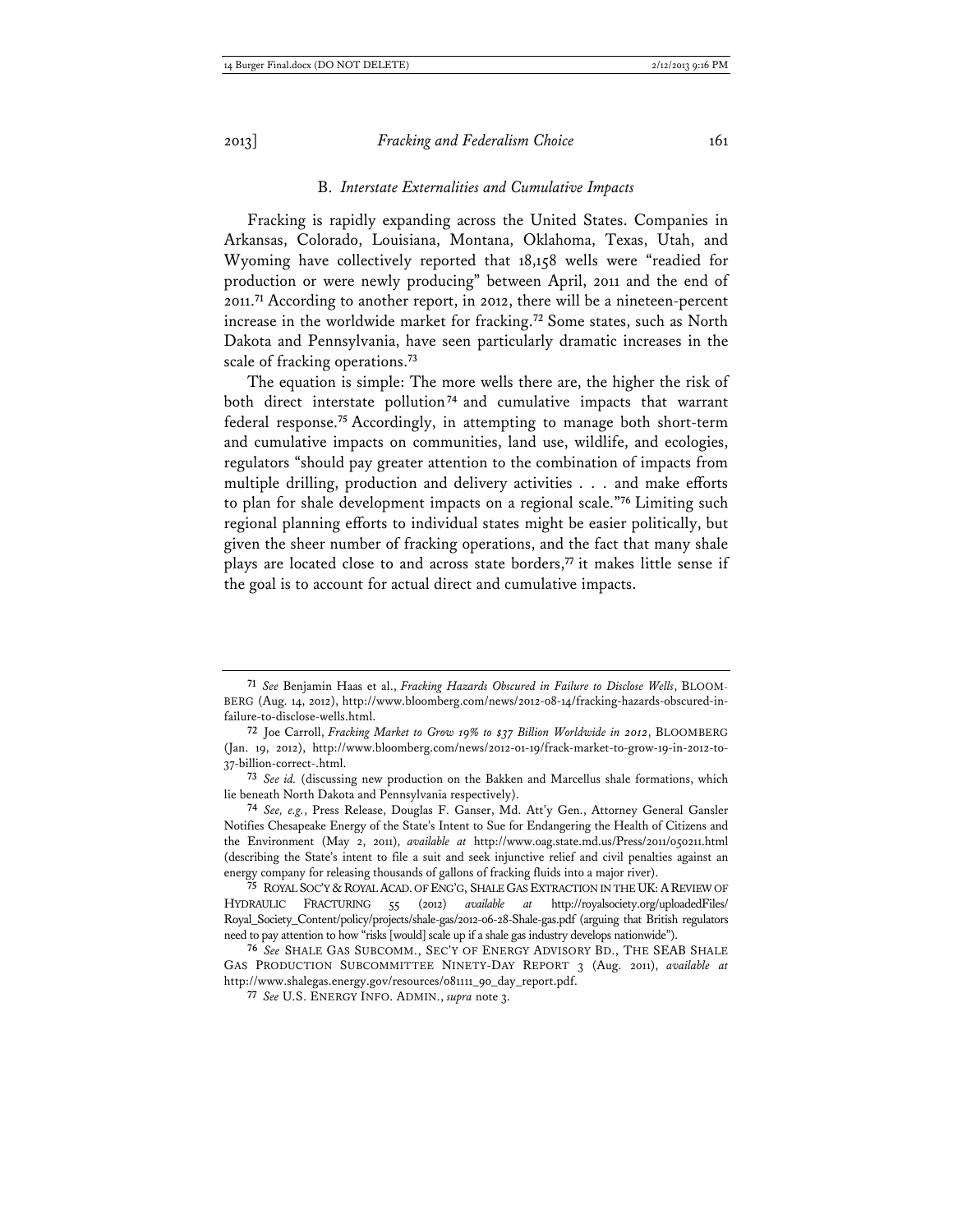### C. *The National Interest in Federal Fracking Regulation*

In discussing the national interests in federalizing fracking regulation, Professor Spence examines the implications of natural gas extraction for the nation's emergency preparedness, national security, energy security, air quality, and climate change policy, all of which generally support the promotion of the fracking industry.**<sup>78</sup>** Yet nothing about this national interest in natural gas implies that federalization of fracking is inappropriate. Such a conclusion depends on the presumption that the costs imposed by federal regulation will outweigh the benefits gained by it, which is a typical argument made by industry insiders, but one that runs counter to the evidence.**<sup>79</sup>**

What's more, Professor Spence's examination misses what may be the most significant long-term impact of fracking: the transformation of large swaths of rural and small town America. Townspeople across the country have voiced concern that fracking will erode the historic qualities of their hometowns.**<sup>80</sup>** Moreover, many local officials and leaders have stepped in to put a stop to fracking in their communities before it even begins. In New York, "dozens of counties and towns . . . have imposed moratoriums or bans on fracking."**<sup>81</sup>** Communities in North Carolina are also proceeding cautiously. **<sup>82</sup>** And in Pennsylvania, the State's attempt to preempt local fracking bans has reached the Pennsylvania Supreme Court.**<sup>83</sup>**

**<sup>78</sup>** *See* Spence, *supra* note 11, at 497-504.

**<sup>79</sup>** *See* OFFICE OF MGMT. & BUDGET, 2010 REPORT TO CONGRESS ON THE BENEFITS AND COSTS OF FEDERAL REGULATIONS AND UNFUNDED MANDATES ON STATE, LOCAL, AND TRIBAL ENTITIES 95 tbl.B-1 (2010), *available at* http://www.whitehouse.gov/sites/ default/files/omb/legislative/reports/2010\_Benefit\_Cost\_Report.pdf (providing cost–benefit information for a host of federal, regulatory regimes).

**<sup>80</sup>** *See, e.g.*, *The Oil Boom Is Destroying Small Towns Across America*, BUSINESSINSIDER (Mar. 2, 2012), http://www.businessinsider.com/the-oil-boom-is-destroying-small-towns-across-america-2012-3 (describing how violent crime and traffic jams accompanying the boom in fracking operations have "turned [a] little town upside down").

**<sup>81</sup>** Paul Gallay, *Hydrofracking: A Bad Bet for the Environment—and the Economy*, HUFFINGTON POST BLOG (Jan. 5, 2012, 3:42 PM), http://www.huffingtonpost.com/paul-gallay/frackingenvironment\_b\_1186998.html; *see also* William J. Kemble, *Rosendale Schedules Hearing on Law That Would Ban Fracking in Town*, DAILY FREEMAN (Aug. 9, 2012), http://www.dailyfreeman.com/ articles/2012/08/09/news/doc5024299153a3b154598681.txt (citing fracking's potential impact on "smalltown character" as one of several reasons the Town Board of Rosedale, NY wants to ban the practice).

**<sup>82</sup>** Ted M. Natt, Jr., *Fracking: Promise—and Peril*, THE PILOT (Aug. 9, 2011), http://www. thepilot.com/news/2011/aug/08/fracking-promise-and-perils/ (discussing North Carolina's slow move toward possibly legalizing fracturing in the state).

**<sup>83</sup>** The Pennsylvania Supreme Court recently noted probable jurisdiction. Appeal Docket Sheet at 10, Robinson Township v. Commonwealth, No. 64 MAP 2012 (Pa. Aug. 8, 2012), *available at* http://ujsportal.pacourts.us/docketsheets/SupremeCourtReport.aspx?docketNumber= 64%20MAP%202012.